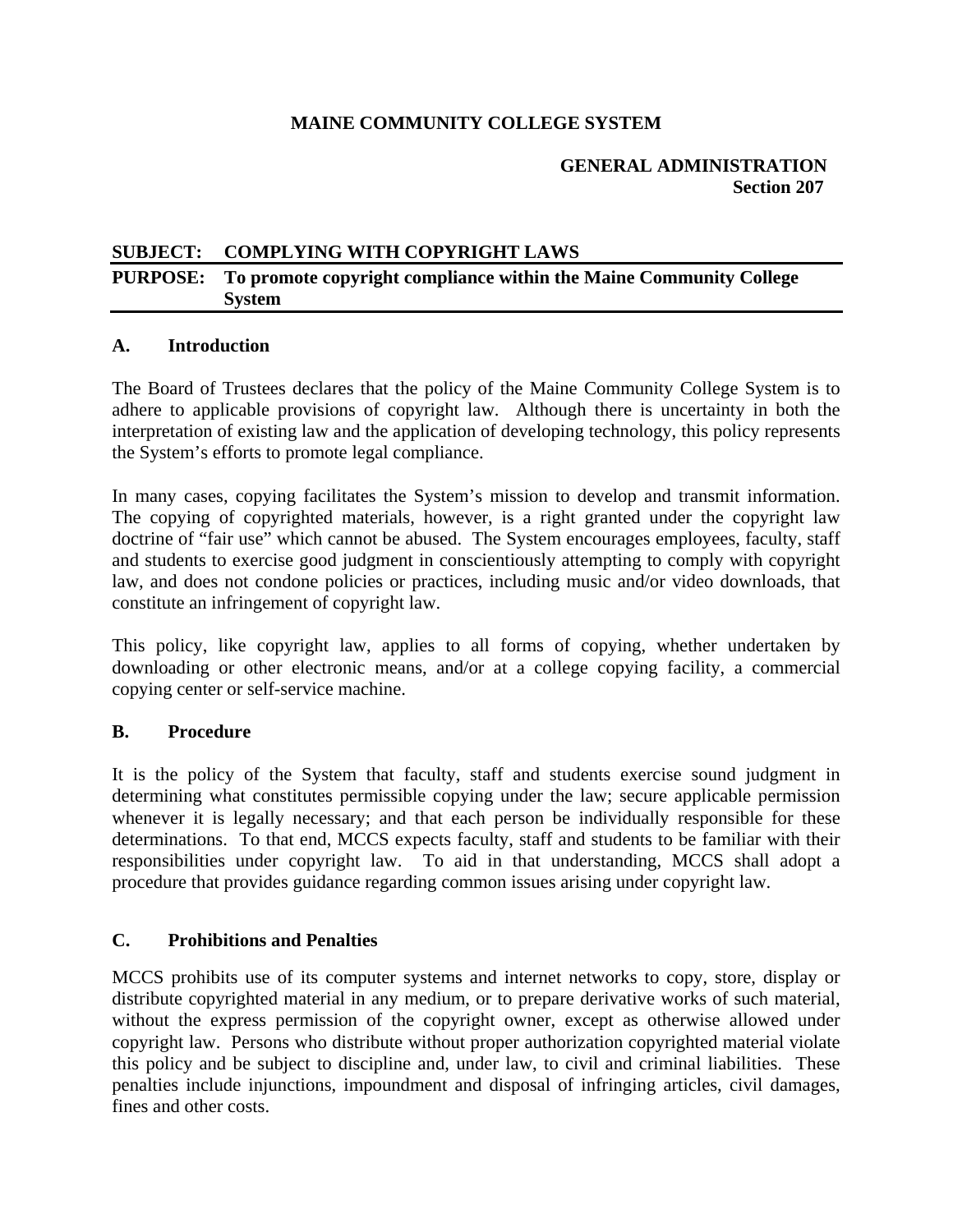## **D. Peer-to-Peer File Sharing**

Internet peer-to-peer file-sharing programs have made it easy to download and share music, movies and software files without the permission of the copyright holder as required by law. Accordingly, users who engage in the copying, downloading and sharing of files through peerto-peer file sharing programs may violate the law and this policy.

## **E. Digital Millennium Copyright Act Compliance**

The Digital Millennium Copyright Act (DMCA) provides increased protection for copyright holders of sound and video recordings. MCCS complies with this law as follows:

## **1. Designated Agent**

The designated agent to receive notification of claimed infringement under Title II of the DMCA for a college or other component of the MCCS is the MCCS General Counsel (hereinafter "Designated Agent" or "Agent"), 3 Adams Street, South Portland, Maine, 04106; email dmcaagent@mccs.me.edu; telephone 207-767-0116; and facsimile 207-767-0137.

## **2. Claims**

All DMCA infringement claims against a component part of the MCCS must be in writing and must include the following:

- a. A physical or electronic signature of the copyright holder or a person authorized to act on the holder's behalf;
- b. A description of the copyrighted work claimed to have been infringed or, if multiple copyrighted works at a single online site are covered by a single notification, a representative list of such works at that site;
- c. A description of the material that is claimed to be infringing or to be the subject of infringing activity, and information reasonably sufficient to permit the MCCS to locate the material;
- d. Information reasonably sufficient to permit the MCCS to contact the complainant, such as an address, telephone number and, if available, an email address;
- e. A statement that the complainant has a good faith belief that use of the material in the manner complained of is not authorized by the copyright owner, its agent or the law; and
- f. A statement that the information in the notification is accurate and, under penalty of perjury, that the complainant is authorized to act on behalf of the owner of an exclusive right that is allegedly infringed.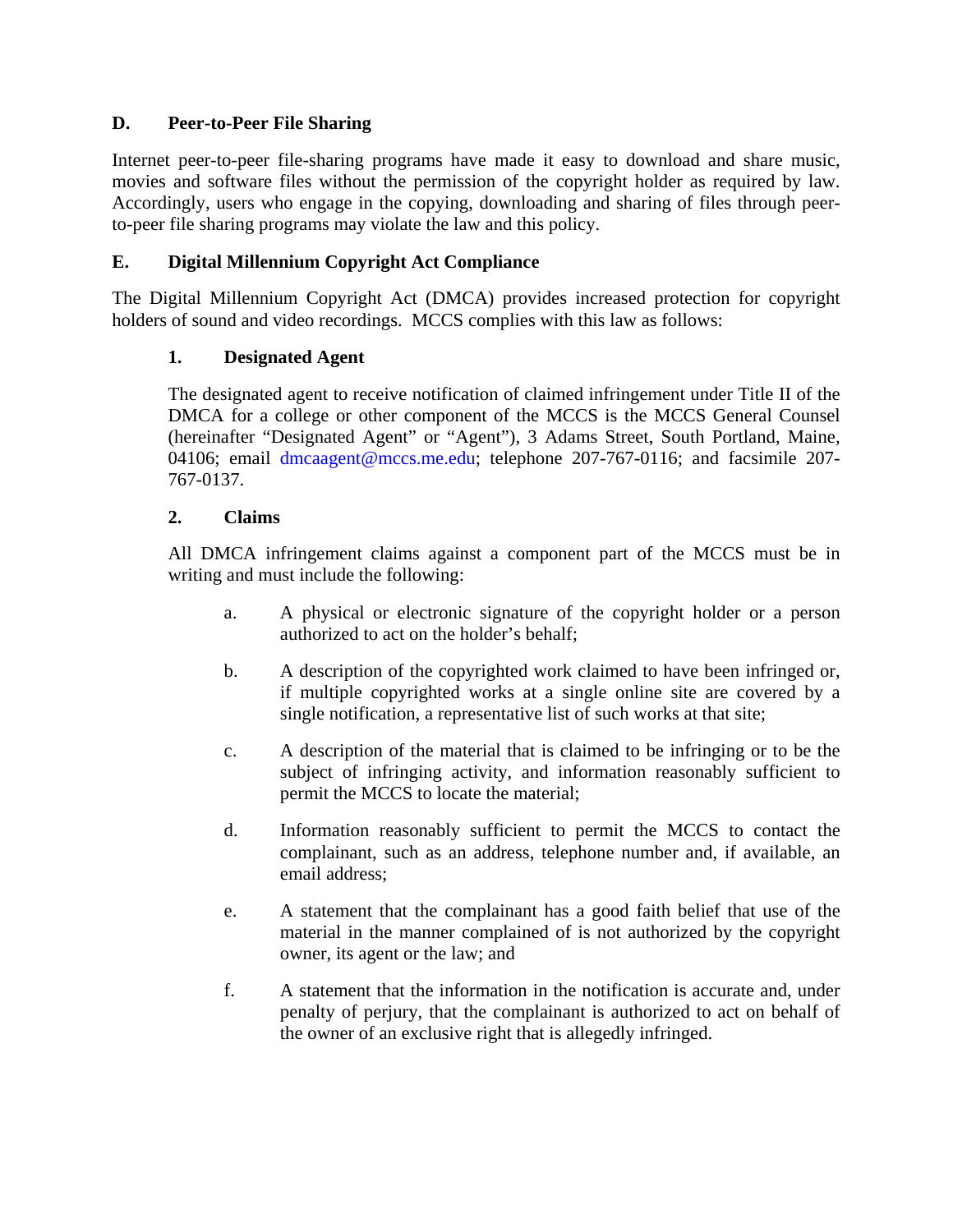## **3. Policy on Removing and Restoring Materials and Activities**

MCCS shall enforce the DMCA as follows:

- a. The MCCS Designated Agent shall receive all claims of infringement that contain the information required by law, including the location of the infringement materials.
- b. The Agent shall promptly acknowledge receipt of each infringement claim. If the claim fails to substantially comply in supplying information, the Agent shall promptly attempt to contact the person making the notification or take other reasonable steps to assist in the receipt of notification that substantially complies.
- c. The Agent shall coordinate activities, keep records required to track repeat offenses, and assure proper adjudication of all incidents. The Agent and those acting for and in conjunction with, the Agent shall:
	- 1. Protect the rights of intellectual property owners as defined by law, MCCS policy, and accepted standards of academic behavior;
	- 2. Protect the rights and due process of those accused of infringement, particularly if fair use protections apply;
	- 3. Generally support the authorized instruction, research, and service missions of the MCCS; and
	- 4. Consult as necessary with the MCCS chief information officer.
- d. Upon receipt of a complete and verified claim of infringement, the Agent shall direct the prompt removal of the infringing material, prompt cessation of the infringing activity, or prompt removal of access to the local or wide-area networks containing such material or activity. The Agent shall seek to minimize the disruptive effect that such steps will have on essential MCCS activities, and shall restore proper activities consistent with the DMCA's Put Back procedures.
- e. The Agent or the Agent`s delegate will attempt to promptly notify the subscriber/user of any steps taken pursuant to *section E.3.d* above. This notice will specify information required to make a counterclaim, and other information explaining applicable due process rights.

# **4. Repeat Offenders**

MCCS may terminate access and impose disciplinary and/or other correctional measures for any copyright infringement claim, especially for repeated offenders or flagrant misuses of the MCCS computer equipment, networks or services.